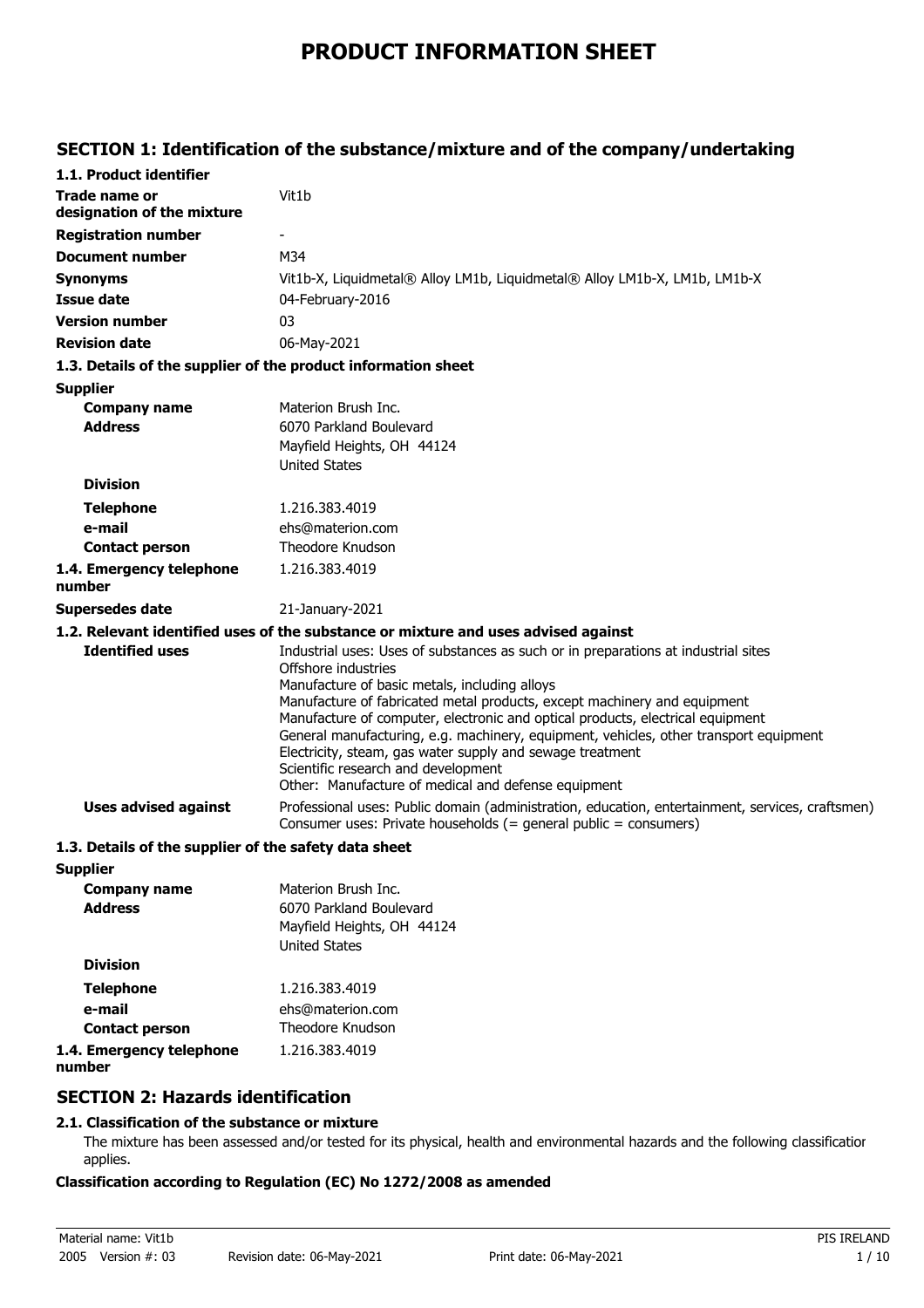| <b>Health hazards</b>                                       |                           |                                                                                                                                                                                                                                                                  |                                                                                                                                                                                                              |  |
|-------------------------------------------------------------|---------------------------|------------------------------------------------------------------------------------------------------------------------------------------------------------------------------------------------------------------------------------------------------------------|--------------------------------------------------------------------------------------------------------------------------------------------------------------------------------------------------------------|--|
| Serious eye damage/eye irritation                           |                           | Category 2                                                                                                                                                                                                                                                       |                                                                                                                                                                                                              |  |
| Skin sensitisation                                          |                           | Category 1                                                                                                                                                                                                                                                       | H317 - May cause an allergic skin<br>reaction.                                                                                                                                                               |  |
| Carcinogenicity                                             |                           | Category 1B                                                                                                                                                                                                                                                      | H350i - May cause cancer by<br>inhalation.                                                                                                                                                                   |  |
| Specific target organ toxicity - repeated<br>exposure       |                           | Category 1 (Respiratory system)                                                                                                                                                                                                                                  | H372 - Causes damage to organs<br>(respiratory system) through<br>prolonged or repeated exposure by<br>inhalation.                                                                                           |  |
| <b>Hazard summary</b>                                       | <b>DANGER</b>             |                                                                                                                                                                                                                                                                  |                                                                                                                                                                                                              |  |
|                                                             |                           | May cause allergy or asthma symptoms or breathing difficulties if inhaled. Possible reproductive<br>hazard. Causes damage to organs. Danger of serious damage to health by prolonged exposure.<br>Dangerous for the environment if discharged into watercourses. | Fatal if inhaled. Very toxic. Harmful if absorbed through skin. Harmful in contact with eyes. Cancer<br>hazard. May cause an allergic skin reaction. May cause sensitisation by inhalation and skin contact. |  |
| 2.2. Label elements                                         |                           |                                                                                                                                                                                                                                                                  |                                                                                                                                                                                                              |  |
| Label according to Regulation (EC) No. 1272/2008 as amended |                           |                                                                                                                                                                                                                                                                  |                                                                                                                                                                                                              |  |
| <b>Contains:</b>                                            |                           | Beryllium, COPPER FLAKES (COATED WITH ALIPHATIC ACID), NICKEL POWDER; [PARTICLE<br>DIAMETER < 1MM], Titanium, ZIRCONIUM POWDER, DRY (NON PYROPHORIC)                                                                                                             |                                                                                                                                                                                                              |  |
| <b>Hazard pictograms</b>                                    |                           |                                                                                                                                                                                                                                                                  |                                                                                                                                                                                                              |  |
| <b>Signal word</b>                                          | Danger                    |                                                                                                                                                                                                                                                                  |                                                                                                                                                                                                              |  |
| <b>Hazard statements</b>                                    |                           |                                                                                                                                                                                                                                                                  |                                                                                                                                                                                                              |  |
| H317                                                        |                           | May cause an allergic skin reaction.                                                                                                                                                                                                                             |                                                                                                                                                                                                              |  |
| H350i                                                       |                           | May cause cancer by inhalation.                                                                                                                                                                                                                                  |                                                                                                                                                                                                              |  |
| H372                                                        | inhalation.               | Causes damage to organs (respiratory system) through prolonged or repeated exposure by                                                                                                                                                                           |                                                                                                                                                                                                              |  |
| <b>Precautionary statements</b>                             |                           |                                                                                                                                                                                                                                                                  |                                                                                                                                                                                                              |  |
| <b>Prevention</b>                                           |                           |                                                                                                                                                                                                                                                                  |                                                                                                                                                                                                              |  |
|                                                             |                           | Minimise dust generation and accumulation.                                                                                                                                                                                                                       |                                                                                                                                                                                                              |  |
| P201                                                        |                           | Obtain special instructions before use.                                                                                                                                                                                                                          |                                                                                                                                                                                                              |  |
| P202                                                        |                           | Do not handle until all safety precautions have been read and understood.                                                                                                                                                                                        |                                                                                                                                                                                                              |  |
| P260                                                        | Do not breathe dust/fume. |                                                                                                                                                                                                                                                                  |                                                                                                                                                                                                              |  |
| P264                                                        |                           | Wash thoroughly after handling.                                                                                                                                                                                                                                  |                                                                                                                                                                                                              |  |
| P270                                                        |                           | Do not eat, drink or smoke when using this product.                                                                                                                                                                                                              |                                                                                                                                                                                                              |  |
| P271                                                        |                           | Use only outdoors or in a well-ventilated area.                                                                                                                                                                                                                  |                                                                                                                                                                                                              |  |
| P272                                                        |                           | Contaminated work clothing should not be allowed out of the workplace.                                                                                                                                                                                           |                                                                                                                                                                                                              |  |
| P272                                                        |                           | Contaminated work clothing must not be allowed out of the workplace.                                                                                                                                                                                             |                                                                                                                                                                                                              |  |
| P280                                                        |                           | Wear protective gloves/protective clothing/eye protection/face protection.                                                                                                                                                                                       |                                                                                                                                                                                                              |  |
| <b>Response</b>                                             |                           |                                                                                                                                                                                                                                                                  |                                                                                                                                                                                                              |  |
| $P302 + P350$                                               |                           | If on skin: Wash with plenty of water.                                                                                                                                                                                                                           |                                                                                                                                                                                                              |  |
| $P304 + P340$                                               |                           | IF INHALED: Remove person to fresh air and keep comfortable for breathing.                                                                                                                                                                                       |                                                                                                                                                                                                              |  |
| $P308 + P313$                                               |                           | If exposed or concerned: Get medical advice/attention.                                                                                                                                                                                                           |                                                                                                                                                                                                              |  |
| P312                                                        |                           | Call a POISON CENTRE/doctor if you feel unwell.                                                                                                                                                                                                                  |                                                                                                                                                                                                              |  |
| P320                                                        |                           | Specific treatment is urgent (see this label).                                                                                                                                                                                                                   |                                                                                                                                                                                                              |  |
| P330                                                        | Rinse mouth.              |                                                                                                                                                                                                                                                                  |                                                                                                                                                                                                              |  |
| $P333 + P313$                                               |                           | If skin irritation or rash occurs: Get medical advice/attention.                                                                                                                                                                                                 |                                                                                                                                                                                                              |  |
| $P342 + P311$                                               |                           | If experiencing respiratory symptoms: Call a poison centre/doctor.                                                                                                                                                                                               |                                                                                                                                                                                                              |  |
| $P362 + P364$                                               |                           | Take off contaminated clothing and wash it before reuse.                                                                                                                                                                                                         |                                                                                                                                                                                                              |  |
| <b>Storage</b>                                              |                           |                                                                                                                                                                                                                                                                  |                                                                                                                                                                                                              |  |
| $P403 + P233$                                               |                           | Store in a well-ventilated place. Keep container tightly closed.                                                                                                                                                                                                 |                                                                                                                                                                                                              |  |
| P405                                                        | Store locked up.          |                                                                                                                                                                                                                                                                  |                                                                                                                                                                                                              |  |
|                                                             |                           |                                                                                                                                                                                                                                                                  |                                                                                                                                                                                                              |  |
| <b>Disposal</b>                                             |                           |                                                                                                                                                                                                                                                                  |                                                                                                                                                                                                              |  |
| P501                                                        |                           | Dispose of contents/container in accordance with local/regional/national/international regulations.                                                                                                                                                              |                                                                                                                                                                                                              |  |
| Supplemental label<br>information                           |                           | For further information, please contact the Product Stewardship Department at +1.216.383.4019.                                                                                                                                                                   |                                                                                                                                                                                                              |  |
| 2.3. Other hazards                                          | None known.               |                                                                                                                                                                                                                                                                  |                                                                                                                                                                                                              |  |
| Material name: Vit1b                                        |                           |                                                                                                                                                                                                                                                                  | PIS IRELAND                                                                                                                                                                                                  |  |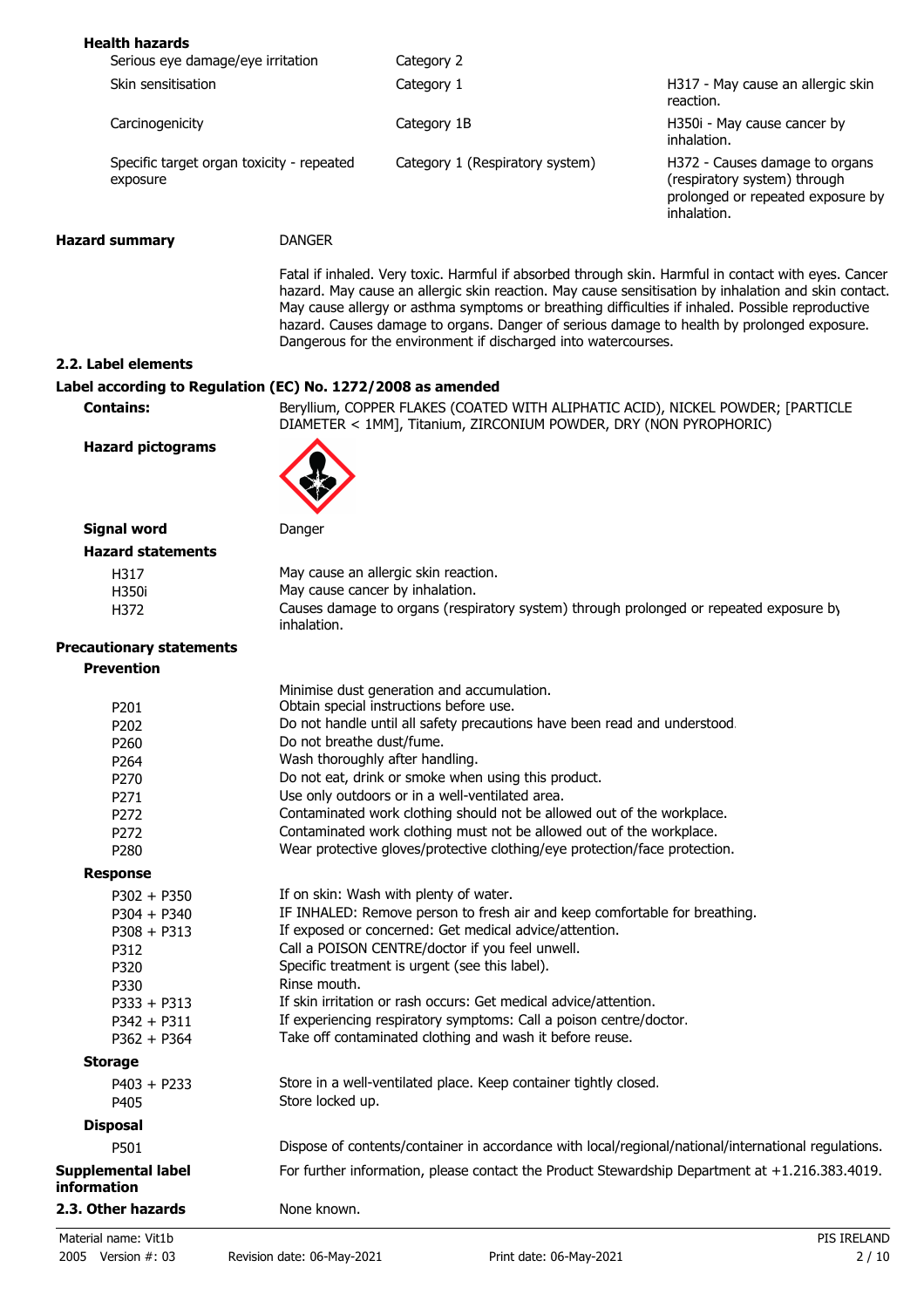### **SECTION 3: Composition/information on ingredients**

### **3.2. Mixtures**

| <b>Chemical name</b>                                                                     | $\frac{0}{0}$            | No.                          | CAS-No. / EC REACH Registration No. Index No.                                                                                                                        | <b>Notes</b> |
|------------------------------------------------------------------------------------------|--------------------------|------------------------------|----------------------------------------------------------------------------------------------------------------------------------------------------------------------|--------------|
| ZIRCONIUM POWDER, DRY (NON<br>PYROPHORIC)                                                | $63.5 - 80$              | 7440-67-7<br>231-176-9       |                                                                                                                                                                      | 040-002-00-9 |
|                                                                                          |                          | 3; H335, STOT RE 1; H372     | Classification: Flam. Sol. 2; H228, Pyr. Sol. 1; H250, Self-heat. 1; H251, Water-React.<br>2;H261, Skin Irrit. 2;H315, Skin Sens. 1;H317, Eye Irrit. 2;H319, STOT SE |              |
| COPPER FLAKES (COATED WITH<br>ALIPHATIC ACID)                                            | 7 - 15                   | 7440-50-8<br>231-159-6       | 01-2119480154-42-0080                                                                                                                                                |              |
| <b>Classification: -</b>                                                                 |                          |                              |                                                                                                                                                                      |              |
| NICKEL POWDER; [PARTICLE<br>DIAMETER < 1MM                                               | $6 - 14$                 | 7440-02-0<br>$231 - 111 - 4$ | 01-2119438727-29-0049 028-002-00-7                                                                                                                                   |              |
| Classification: Skin Sens. 1; H317, STOT SE 3; H335, Carc. 2; H351, STOT RE 2; H373      |                          |                              |                                                                                                                                                                      | 7,S          |
| <b>Titanium</b>                                                                          | $5 - 13$                 | 7440-32-6<br>231-142-3       |                                                                                                                                                                      |              |
|                                                                                          | <b>Classification: -</b> |                              |                                                                                                                                                                      |              |
| Beryllium                                                                                | $2 - 4.5$                | 7440-41-7<br>231-150-7       | 01-2119487146-32-0000 004-001-00-7                                                                                                                                   | #            |
| <b>Classification:</b> Skin Sens. 1;H317, STOT SE 3;H335, Carc. 1B;H350i, STOT RE 1;H372 |                          |                              |                                                                                                                                                                      |              |

### **List of abbreviations and symbols that may be used above**

CLP: Regulation No. 1272/2008. DSD: Directive 67/548/EEC.

### **SECTION 4: First aid measures**

**General information**

If exposed or concerned: get medical attention/advice. Get medical attention if symptoms occur. Wash contaminated clothing before reuse. As supplied, there is no immediate medical risk with beryllium products in article form. First aid measures provided are related to particulate containing beryllium.

### **4.1. Description of first aid measures**

| <b>Inhalation</b>                                                      | If symptoms develop move victim to fresh air. For breathing difficulties, oxygen may be necessary.<br>Breathing difficulty caused by inhalation of particulate requires immediate removal to fresh air. If<br>breathing has stopped, perform artificial respiration and obtain medical help.                                                                                                                                                                                                                                            |
|------------------------------------------------------------------------|-----------------------------------------------------------------------------------------------------------------------------------------------------------------------------------------------------------------------------------------------------------------------------------------------------------------------------------------------------------------------------------------------------------------------------------------------------------------------------------------------------------------------------------------|
| <b>Skin contact</b>                                                    | Take off contaminated clothing and wash before reuse. Thoroughly wash skin cuts or wounds to<br>remove all particulate debris from the wound. Seek medical attention for wounds that cannot be<br>thoroughly cleansed. Treat skin cuts and wounds with standard first aid practices such as<br>cleansing, disinfecting and covering to prevent wound infection and contamination before<br>continuing work. Obtain medical help for persistent irritation. Material accidentally implanted or<br>lodged under the skin must be removed. |
| Eye contact                                                            | Immediately flush eyes with plenty of water for at least 15 minutes, lifting lower and upper eyelids<br>occasionally. Get medical attention if symptoms persist.                                                                                                                                                                                                                                                                                                                                                                        |
| <b>Ingestion</b>                                                       | If swallowed, seek medical advice immediately and show this container or label. Induce vomiting<br>immediately as directed by medical personnel. Never give anything by mouth to an unconscious<br>person.                                                                                                                                                                                                                                                                                                                              |
| 4.2. Most important<br>symptoms and effects, both<br>acute and delayed | May cause allergic skin reaction. Prolonged exposure may cause chronic effects.                                                                                                                                                                                                                                                                                                                                                                                                                                                         |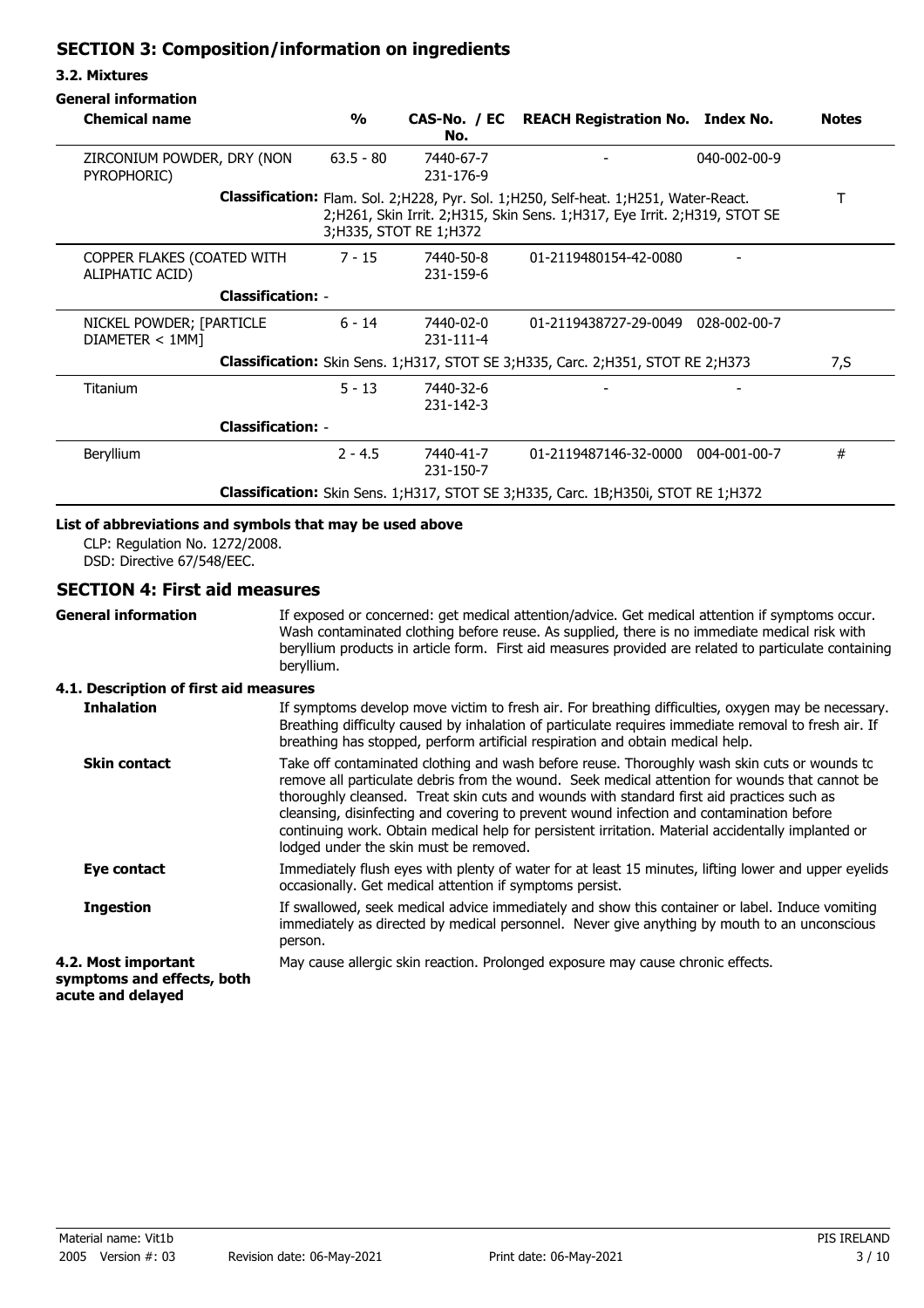| 4.3. Indication of any<br>immediate medical attention<br>and special treatment<br>needed | Treatment of Chronic Beryllium Disease: There is no known treatment which will cure chronic<br>beryllium disease. Prednisone or other corticosteroids are the most specific treatment currently<br>available. They are directed at suppressing the immunological reaction and can be effective in<br>diminishing signs and symptoms of chronic beryllium disease. In cases where steroid therapy has<br>had only partial or minimal effectiveness, other immunosuppressive agents, such as<br>cyclophosphamide, cyclosporine, or methotrexate, have been used. In view of the potential side<br>effects of all the immunosuppressive medications, including steroids such as prednisone, they<br>should be used only under the direct care of a physician. Other treatment, such as oxygen, inhaled<br>steroids or bronchodilators, may be prescribed by some physicians and can be effective in selected<br>cases. In general, treatment is reserved for cases with significant symptoms and/or significant loss<br>of lung function. The decision about when and with what medication to treat is a judgment<br>situation for individual physicians.<br>In their 2014 official statement on the Diagnosis and Management of Beryllium Sensitivity and |
|------------------------------------------------------------------------------------------|---------------------------------------------------------------------------------------------------------------------------------------------------------------------------------------------------------------------------------------------------------------------------------------------------------------------------------------------------------------------------------------------------------------------------------------------------------------------------------------------------------------------------------------------------------------------------------------------------------------------------------------------------------------------------------------------------------------------------------------------------------------------------------------------------------------------------------------------------------------------------------------------------------------------------------------------------------------------------------------------------------------------------------------------------------------------------------------------------------------------------------------------------------------------------------------------------------------------------------------------------------|
|                                                                                          | Chronic Beryllium Disease, the American Thoracic Society states that "it seems prudent for workers<br>with BeS to avoid all future occupational exposure to beryllium."                                                                                                                                                                                                                                                                                                                                                                                                                                                                                                                                                                                                                                                                                                                                                                                                                                                                                                                                                                                                                                                                                 |
|                                                                                          | The effects of continued low exposure to beryllium are unknown for individuals who are sensitized<br>to beryllium or who have a diagnosis of chronic beryllium disease. It is generally recommended<br>that persons who are sensitized to beryllium or who have CBD terminate their occupational<br>exposure to beryllium.                                                                                                                                                                                                                                                                                                                                                                                                                                                                                                                                                                                                                                                                                                                                                                                                                                                                                                                              |
| <b>SECTION 5: Firefighting measures</b>                                                  |                                                                                                                                                                                                                                                                                                                                                                                                                                                                                                                                                                                                                                                                                                                                                                                                                                                                                                                                                                                                                                                                                                                                                                                                                                                         |
| <b>General fire hazards</b>                                                              | Not available.                                                                                                                                                                                                                                                                                                                                                                                                                                                                                                                                                                                                                                                                                                                                                                                                                                                                                                                                                                                                                                                                                                                                                                                                                                          |
| 5.1. Extinguishing media                                                                 |                                                                                                                                                                                                                                                                                                                                                                                                                                                                                                                                                                                                                                                                                                                                                                                                                                                                                                                                                                                                                                                                                                                                                                                                                                                         |
| Suitable extinguishing<br>media                                                          | The product is non-combustible. Use extinguishing measures that are appropriate to loca<br>circumstances and the surrounding environment.                                                                                                                                                                                                                                                                                                                                                                                                                                                                                                                                                                                                                                                                                                                                                                                                                                                                                                                                                                                                                                                                                                               |
| <b>Unsuitable extinguishing</b><br>media                                                 | Do not use water to extinguish fires around operations involving molten metal due to the potential<br>for steam explosions.                                                                                                                                                                                                                                                                                                                                                                                                                                                                                                                                                                                                                                                                                                                                                                                                                                                                                                                                                                                                                                                                                                                             |
| 5.2. Special hazards arising<br>from the substance or<br>mixture                         | Not available.                                                                                                                                                                                                                                                                                                                                                                                                                                                                                                                                                                                                                                                                                                                                                                                                                                                                                                                                                                                                                                                                                                                                                                                                                                          |
| 5.3. Advice for firefighters                                                             |                                                                                                                                                                                                                                                                                                                                                                                                                                                                                                                                                                                                                                                                                                                                                                                                                                                                                                                                                                                                                                                                                                                                                                                                                                                         |
| <b>Special protective</b><br>equipment for<br>firefighters                               | Firefighters should wear full protective clothing including self contained breathing apparatus.                                                                                                                                                                                                                                                                                                                                                                                                                                                                                                                                                                                                                                                                                                                                                                                                                                                                                                                                                                                                                                                                                                                                                         |
| <b>Special firefighting</b><br>procedures                                                | Move containers from fire area if you can do so without risk. Water runoff can cause environmental<br>damage.                                                                                                                                                                                                                                                                                                                                                                                                                                                                                                                                                                                                                                                                                                                                                                                                                                                                                                                                                                                                                                                                                                                                           |
| <b>Specific methods</b>                                                                  | Pressure-demand self-contained breathing apparatus must be worn by firefighters or any other<br>persons potentially exposed to the particulate released during or after a fire.                                                                                                                                                                                                                                                                                                                                                                                                                                                                                                                                                                                                                                                                                                                                                                                                                                                                                                                                                                                                                                                                         |
| <b>SECTION 6: Accidental release measures</b>                                            |                                                                                                                                                                                                                                                                                                                                                                                                                                                                                                                                                                                                                                                                                                                                                                                                                                                                                                                                                                                                                                                                                                                                                                                                                                                         |

### **6.1. Personal precautions, protective equipment and emergency procedures**

|                                                              | oral i crocini predugionoj protective eguiphicht unu chief gener proteuares                                                                                                                                                                                                            |
|--------------------------------------------------------------|----------------------------------------------------------------------------------------------------------------------------------------------------------------------------------------------------------------------------------------------------------------------------------------|
| For non-emergency<br>personnel                               | In solid form this material poses no special clean-up problems. Wear appropriate protective<br>equipment and clothing during clean-up.                                                                                                                                                 |
| For emergency<br>responders                                  | Not available.                                                                                                                                                                                                                                                                         |
| 6.2. Environmental<br>precautions                            | Avoid release to the environment. In the event of a spill or accidental release, notify relevant<br>authorities in accordance with all applicable regulations. Prevent further leakage or spillage if safe<br>to do so. Avoid discharge into drains, water courses or onto the ground. |
| 6.3. Methods and material for<br>containment and cleaning up | Clean up in accordance with all applicable regulations.                                                                                                                                                                                                                                |
| 6.4. Reference to other<br>sections                          | For personal protection, see section 8 of the PIS. For waste disposal, see section 13 of the PIS.                                                                                                                                                                                      |

## **SECTION 7: Handling and storage**

| 7.1. Precautions for safe<br>handling                                          | Obtain special instructions before use. Do not handle until all safety precautions have been read<br>and understood. Minimise dust generation and accumulation. Do not breathe dust/fume. Wear<br>protective gloves/protective clothing/eye protection/face protection. Wear respiratory protection.<br>Wash thoroughly after handling. When using, do not eat, drink or smoke. Contaminated work<br>clothing must not be allowed out of the workplace. |
|--------------------------------------------------------------------------------|---------------------------------------------------------------------------------------------------------------------------------------------------------------------------------------------------------------------------------------------------------------------------------------------------------------------------------------------------------------------------------------------------------------------------------------------------------|
| 7.2. Conditions for safe<br>storage, including any<br><i>incompatibilities</i> | Keep locked-up. Avoid contact with acids and alkalies. Avoid contact with oxidising agents.                                                                                                                                                                                                                                                                                                                                                             |
| 7.3. Specific end use(s)                                                       | Not available.                                                                                                                                                                                                                                                                                                                                                                                                                                          |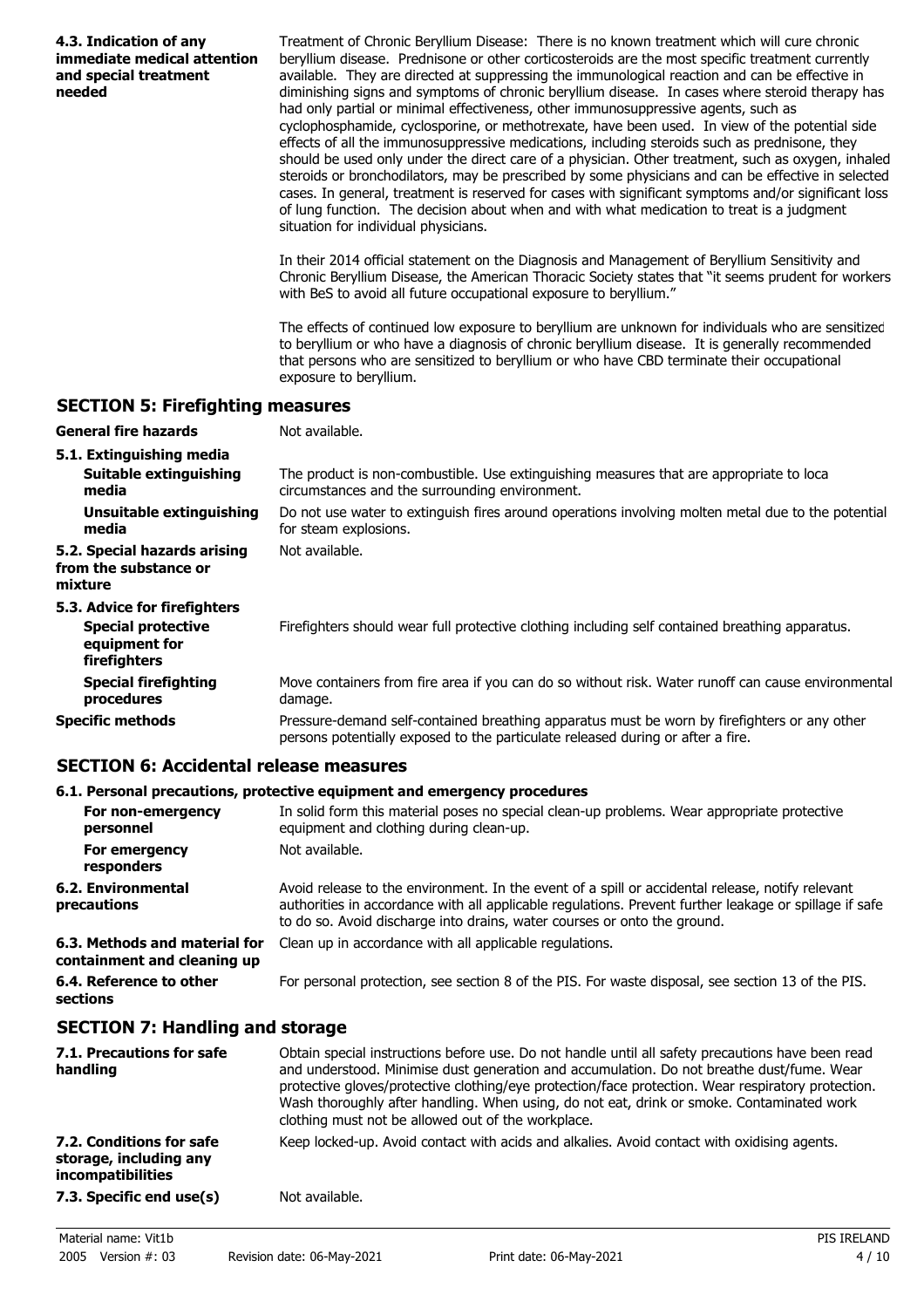## **SECTION 8: Exposure controls/personal protection**

### **8.1. Control parameters**

### **Occupational exposure limits**

| <b>Ireland. Occupational Exposure Limits</b><br><b>Components</b>             | <b>Type</b>                                                                                                                                                                                                                                                                                                                                                                                                                                                                                                                                                                                                                                                                                                                                                                                                                                                                                                                                                                                                                                                                                                                                            | <b>Value</b>   | <b>Form</b>         |  |
|-------------------------------------------------------------------------------|--------------------------------------------------------------------------------------------------------------------------------------------------------------------------------------------------------------------------------------------------------------------------------------------------------------------------------------------------------------------------------------------------------------------------------------------------------------------------------------------------------------------------------------------------------------------------------------------------------------------------------------------------------------------------------------------------------------------------------------------------------------------------------------------------------------------------------------------------------------------------------------------------------------------------------------------------------------------------------------------------------------------------------------------------------------------------------------------------------------------------------------------------------|----------------|---------------------|--|
| Beryllium (CAS 7440-41-7)                                                     | <b>TWA</b>                                                                                                                                                                                                                                                                                                                                                                                                                                                                                                                                                                                                                                                                                                                                                                                                                                                                                                                                                                                                                                                                                                                                             | $0.0002$ mg/m3 |                     |  |
| COPPER FLAKES (COATED<br>WITH ALIPHATIC ACID)<br>(CAS 7440-50-8)              | <b>TWA</b>                                                                                                                                                                                                                                                                                                                                                                                                                                                                                                                                                                                                                                                                                                                                                                                                                                                                                                                                                                                                                                                                                                                                             | 1 mg/m3        | Dust and mist.      |  |
|                                                                               |                                                                                                                                                                                                                                                                                                                                                                                                                                                                                                                                                                                                                                                                                                                                                                                                                                                                                                                                                                                                                                                                                                                                                        | $0.2$ mg/m3    | Fume.               |  |
| NICKEL POWDER;<br>[PARTICLE DIAMETER <<br>1MM] (CAS 7440-02-0)                | <b>TWA</b>                                                                                                                                                                                                                                                                                                                                                                                                                                                                                                                                                                                                                                                                                                                                                                                                                                                                                                                                                                                                                                                                                                                                             | $0.5$ mg/m3    |                     |  |
| <b>Components</b>                                                             | EU. OELs, Directive 2004/37/EC on carcinogen and mutagens from Annex III, Part A<br><b>Type</b>                                                                                                                                                                                                                                                                                                                                                                                                                                                                                                                                                                                                                                                                                                                                                                                                                                                                                                                                                                                                                                                        | <b>Value</b>   | <b>Form</b>         |  |
| Beryllium (CAS 7440-41-7)                                                     | <b>TWA</b>                                                                                                                                                                                                                                                                                                                                                                                                                                                                                                                                                                                                                                                                                                                                                                                                                                                                                                                                                                                                                                                                                                                                             | $0.0002$ mg/m3 | Inhalable fraction. |  |
| <b>Biological limit values</b><br><b>Recommended monitoring</b><br>procedures | No biological exposure limits noted for the ingredient(s).<br>VENTILATION: Good general ventilation (typically 10 air changes per hour) should be used.<br>Ventilation rates should be matched to conditions. If applicable, use process enclosures, local<br>exhaust ventilation, or other engineering controls to maintain airborne levels below recommended<br>exposure limits. If exposure limits have not been established, maintain airborne levels to an<br>acceptable level.<br>Whenever possible, the use of local exhaust ventilation or other engineering controls is the<br>preferred method of controlling exposure to airborne particulate. Where utilized, exhaust inlets to<br>the ventilation system must be positioned as close as possible to the source of airborne generation.<br>Avoid disruption of the airflow in the area of a local exhaust inlet by equipment such as a<br>man-cooling fan. Check ventilation equipment regularly to ensure it is functioning properly. Provide<br>training on the use and operation of ventilation to all users. Use qualified professionals to design<br>and install ventilation systems. |                |                     |  |
|                                                                               | WET METHODS: Machining operations are usually performed under a liquid lubricant/coolant flood<br>which assists in reducing airborne particulate. However, the cycling through of machine coolant<br>containing finely divided particulate in suspension can result in the concentration building to a point<br>where the particulate may become airborne during use. Certain processes such as sanding and<br>grinding may require complete hooded containment and local exhaust ventilation. Prevent coolant<br>from splashing onto floor areas, external structures or operators' clothing. Utilize a coolant filtering<br>system to remove particulate from the coolant.                                                                                                                                                                                                                                                                                                                                                                                                                                                                           |                |                     |  |
|                                                                               | WORK PRACTICES: Develop work practices and procedures that prevent particulate from coming<br>in contact with worker skin, hair, or personal clothing. If work practices and/or procedures are<br>ineffective in controlling airborne exposure or visual particulate from deposition on skin, hair, or<br>clothing, provide appropriate cleaning/washing facilities. Procedures should be written that clearly<br>communicate the facility's requirements for protective clothing and personal hygiene. These<br>clothing and personal hygiene requirements help keep particulate from being spread to<br>non-production areas or from being taken home by the worker. Never use compressed air to clean<br>work clothing or other surfaces.                                                                                                                                                                                                                                                                                                                                                                                                           |                |                     |  |
|                                                                               | Fabrication processes may leave a residue of particulate on the surface of parts, products or<br>equipment that could result in employee exposure during subsequent material handling activities.<br>As necessary, clean loose particulate from parts between processing steps. As a standard hygiene<br>practice, wash hands before eating or smoking.                                                                                                                                                                                                                                                                                                                                                                                                                                                                                                                                                                                                                                                                                                                                                                                                |                |                     |  |
|                                                                               | HOUSEKEEPING: Use vacuum and wet cleaning methods for particulate removal from surfaces. Be<br>certain to de-energize electrical systems, as necessary, before beginning wet cleaning. Use vacuum<br>cleaners with high efficiency particulate air (HEPA). Do not use compressed air, brooms, or<br>conventional vacuum cleaners to remove particulate from surfaces as this activity can result in<br>elevated exposures to airborne particulate. Follow the manufacturer's instructions when performing<br>maintenance on HEPA filtered vacuums used to clean hazardous materials.                                                                                                                                                                                                                                                                                                                                                                                                                                                                                                                                                                   |                |                     |  |
| Derived no effect levels<br>(DNELs)                                           | Not available.                                                                                                                                                                                                                                                                                                                                                                                                                                                                                                                                                                                                                                                                                                                                                                                                                                                                                                                                                                                                                                                                                                                                         |                |                     |  |
| <b>Predicted no effect</b><br>concentrations (PNECs)                          | Not available.                                                                                                                                                                                                                                                                                                                                                                                                                                                                                                                                                                                                                                                                                                                                                                                                                                                                                                                                                                                                                                                                                                                                         |                |                     |  |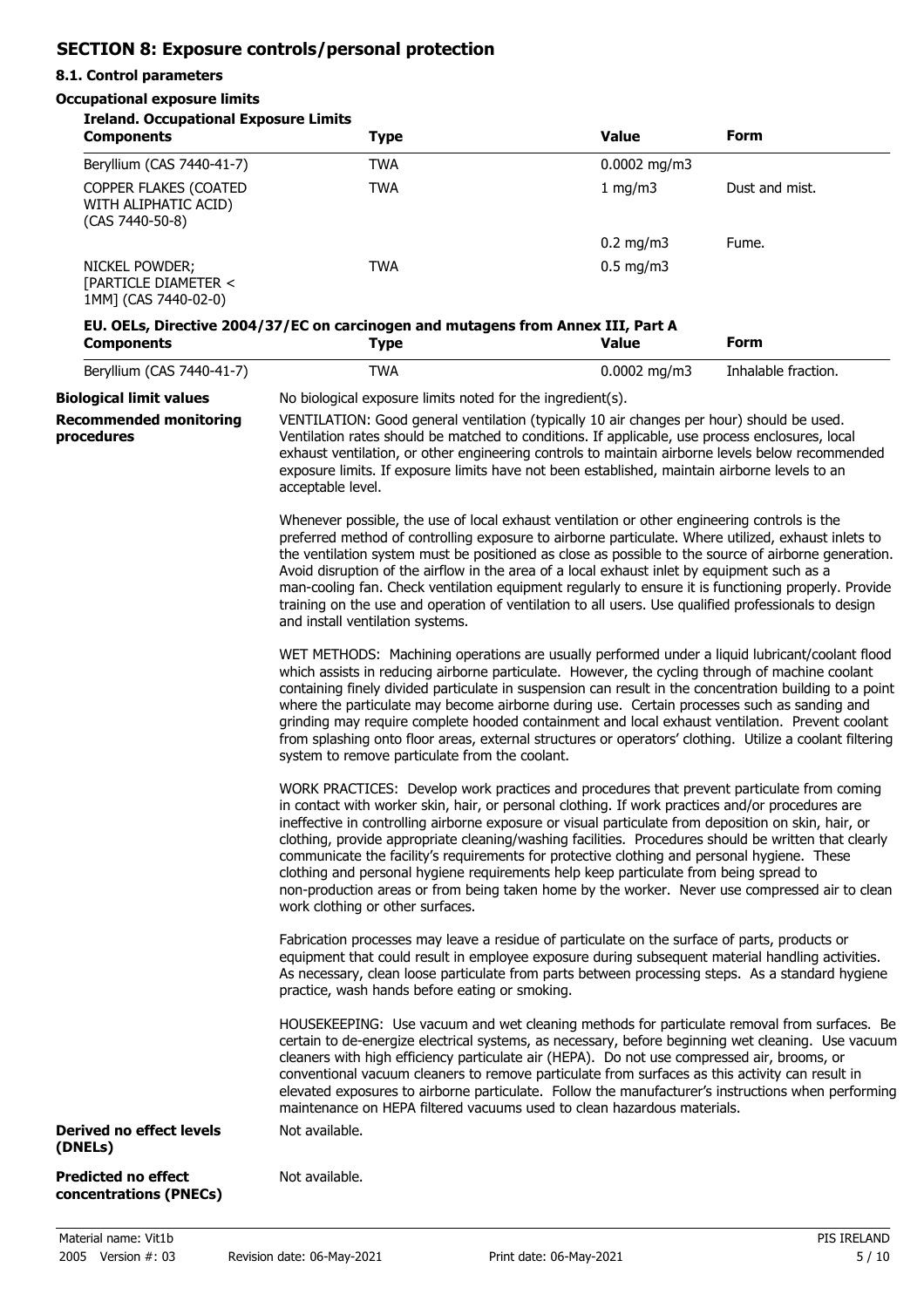| <b>Exposure guidelines</b>                             |                                                                                                                                                                                                                                                                                                                                                                                                                                                                                                                                                                                                                                                                                                                                                                                          |  |  |
|--------------------------------------------------------|------------------------------------------------------------------------------------------------------------------------------------------------------------------------------------------------------------------------------------------------------------------------------------------------------------------------------------------------------------------------------------------------------------------------------------------------------------------------------------------------------------------------------------------------------------------------------------------------------------------------------------------------------------------------------------------------------------------------------------------------------------------------------------------|--|--|
| <b>Ireland Exposure Limit Values: Skin designation</b> |                                                                                                                                                                                                                                                                                                                                                                                                                                                                                                                                                                                                                                                                                                                                                                                          |  |  |
| Beryllium (CAS 7440-41-7)                              | Can be absorbed through the skin.                                                                                                                                                                                                                                                                                                                                                                                                                                                                                                                                                                                                                                                                                                                                                        |  |  |
| 8.2. Exposure controls                                 |                                                                                                                                                                                                                                                                                                                                                                                                                                                                                                                                                                                                                                                                                                                                                                                          |  |  |
| <b>Appropriate engineering</b><br>controls             | Ensure adequate ventilation, especially in confined areas.<br>Whenever possible, the use of local exhaust ventilation or other engineering controls is the<br>preferred method of controlling exposure to airborne particulate. Where utilized, exhaust inlets to<br>the ventilation system must be positioned as close as possible to the source of airborne generation.<br>Avoid disruption of the airflow in the area of a local exhaust inlet by equipment such as a<br>man-cooling fan. Check ventilation equipment regularly to ensure it is functioning properly. Provide<br>training on the use and operation of ventilation to all users. Use qualified professionals to design<br>and install ventilation systems.                                                             |  |  |
| <b>General information</b>                             | Individual protection measures, such as personal protective equipment<br>Not available.                                                                                                                                                                                                                                                                                                                                                                                                                                                                                                                                                                                                                                                                                                  |  |  |
| <b>Eye/face protection</b>                             | Wear approved safety glasses, goggles, face shield and/or welder's helmet when risk of eye injury<br>is present, particularly during operations that generate dust, mist or fume.                                                                                                                                                                                                                                                                                                                                                                                                                                                                                                                                                                                                        |  |  |
| <b>Skin protection</b>                                 |                                                                                                                                                                                                                                                                                                                                                                                                                                                                                                                                                                                                                                                                                                                                                                                          |  |  |
| - Hand protection                                      | Wear gloves to prevent contact with particulate or solutions. Wear gloves to prevent metal cuts and<br>skin abrasions during handling.                                                                                                                                                                                                                                                                                                                                                                                                                                                                                                                                                                                                                                                   |  |  |
| - Other                                                | Personal protection equipment should be chosen according to the CEN standards and in discussion<br>with the supplier of the personal protective equipment. Protective overgarments or work clothing<br>must be worn by persons who may become contaminated with particulate during activities. Skin<br>contact with this material may cause, in some sensitive individuals, an allergic dermal response.<br>Particulate that becomes lodged under the skin has the potential to induce sensitization and skin<br>lesions.                                                                                                                                                                                                                                                                |  |  |
| <b>Respiratory protection</b>                          | When airborne exposures exceed or have the potential to exceed the occupational exposure limits,<br>approved respirators must be used as specified by an Industrial Hygienist or other qualified<br>professional. Respirator users must be medically evaluated to determine if they are physically<br>capable of wearing a respirator. Quantitative and/or qualitative fit testing and respirator training<br>must be satisfactorily completed by all personnel prior to respirator use. Users of tight fitting<br>respirators must be clean shaven on those areas of the face where the respirator seal contacts the<br>face. Use pressure-demand airline respirators when performing jobs with high potential exposures<br>such as changing filters in a baghouse air cleaning device. |  |  |
| <b>Thermal hazards</b>                                 | Not applicable.                                                                                                                                                                                                                                                                                                                                                                                                                                                                                                                                                                                                                                                                                                                                                                          |  |  |
| <b>Hygiene measures</b>                                | Handle in accordance with good industrial hygiene and safety practices.                                                                                                                                                                                                                                                                                                                                                                                                                                                                                                                                                                                                                                                                                                                  |  |  |
| <b>Environmental exposure</b><br>controls              | Environmental manager must be informed of all major releases.                                                                                                                                                                                                                                                                                                                                                                                                                                                                                                                                                                                                                                                                                                                            |  |  |

## **SECTION 9: Physical and chemical properties**

### **9.1. Information on basic physical and chemical properties**

| <b>Appearance</b>                                   |                               |  |
|-----------------------------------------------------|-------------------------------|--|
| <b>Physical state</b>                               | Solid.                        |  |
| Form                                                | Various shapes.               |  |
| Colour                                              | Metallic.                     |  |
| Odour                                               | Not applicable.               |  |
| <b>Odour threshold</b>                              | Not applicable.               |  |
| рH                                                  | Not applicable.               |  |
| <b>Melting point/freezing point</b>                 | 1083 °C (1981.4 °F) estimated |  |
| Initial boiling point and<br>boiling range          | 2468 °C (4474.4 °F) estimated |  |
| Flash point                                         | Not applicable.               |  |
| <b>Evaporation rate</b>                             | Not applicable.               |  |
| Flammability (solid, gas)                           | Not applicable.               |  |
| <b>Upper/lower flammability or explosive limits</b> |                               |  |
| Flammability limit - lower<br>(%)                   | Not applicable.               |  |
| <b>Flammability limit -</b><br>upper $(\%)$         | Not applicable.               |  |
| <b>Explosive limit - lower (</b><br>%)              | Not applicable.               |  |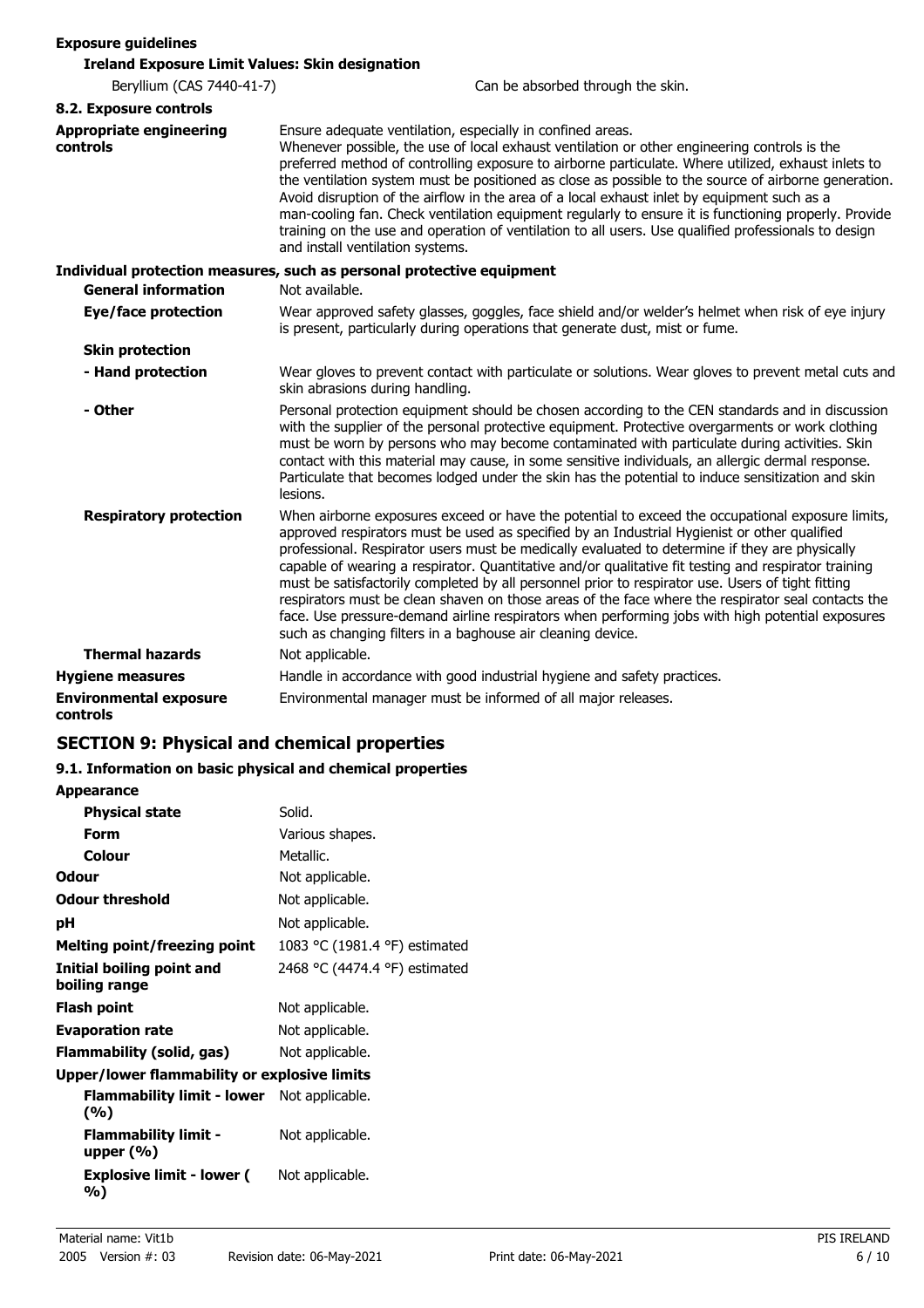| Explosive limit – upper<br>(%)                    | Not applicable.      |
|---------------------------------------------------|----------------------|
| Vapour pressure                                   | 0.39 hPa estimated   |
| <b>Vapour density</b>                             | Not applicable.      |
| <b>Relative density</b>                           | Not applicable.      |
| Solubility(ies)                                   |                      |
| Solubility (water)                                | Not applicable.      |
| <b>Partition coefficient</b><br>(n-octanol/water) | Not available.       |
| <b>Auto-ignition temperature</b>                  | Not available.       |
| <b>Decomposition temperature</b>                  | Not applicable.      |
| <b>Viscosity</b>                                  | Not applicable.      |
| <b>Explosive properties</b>                       | Not explosive.       |
| <b>Oxidising properties</b>                       | Not oxidising.       |
| 9.2. Other information                            |                      |
| <b>Density</b>                                    | 7.00 g/cm3 estimated |
| Specific gravity                                  | 7 estimated          |

# **SECTION 10: Stability and reactivity**

| 10.1. Reactivity                            | Not available.                                                  |
|---------------------------------------------|-----------------------------------------------------------------|
| 10.2. Chemical stability                    | Material is stable under normal conditions.                     |
| 10.3. Possibility of hazardous<br>reactions | Hazardous polymerisation does not occur.                        |
| 10.4. Conditions to avoid                   | Avoid dust formation. Contact with acids. Contact with alkalis. |
| 10.5. Incompatible materials                | Strong acids, alkalies and oxidizing agents.                    |
| 10.6. Hazardous<br>decomposition products   | No hazardous decomposition products are known.                  |

# **SECTION 11: Toxicological information**

| <b>General information</b>                                    |                                                                                                 | Occupational exposure to the substance or mixture may cause adverse effects.              |             |
|---------------------------------------------------------------|-------------------------------------------------------------------------------------------------|-------------------------------------------------------------------------------------------|-------------|
| <b>Information on likely routes of exposure</b>               |                                                                                                 |                                                                                           |             |
| <b>Inhalation</b>                                             |                                                                                                 | May cause damage to organs (respiratory system) through prolonged or repeated exposure.   |             |
| <b>Skin contact</b>                                           | May cause an allergic skin reaction.                                                            |                                                                                           |             |
| Eye contact                                                   | Not likely, due to the form of the product.                                                     |                                                                                           |             |
| <b>Ingestion</b>                                              | Not likely, due to the form of the product.                                                     |                                                                                           |             |
| <b>Symptoms</b>                                               | Respiratory disorder.                                                                           |                                                                                           |             |
| 11.1. Information on toxicological effects                    |                                                                                                 |                                                                                           |             |
| <b>Acute toxicity</b>                                         |                                                                                                 | Based on available data, the classification criteria are not met.                         |             |
| <b>Skin corrosion/irritation</b>                              | May cause allergic skin reaction.                                                               |                                                                                           |             |
| Serious eye damage/eye<br>irritation                          | Harmful in contact with eyes.                                                                   |                                                                                           |             |
| <b>Respiratory sensitisation</b>                              |                                                                                                 | May cause damage to organs (respiratory system) through prolonged or repeated exposure.   |             |
| <b>Skin sensitisation</b>                                     | May cause an allergic skin reaction.<br>Due to lack of data the classification is not possible. |                                                                                           |             |
| <b>Germ cell mutagenicity</b>                                 |                                                                                                 |                                                                                           |             |
| Carcinogenicity                                               | Cancer hazard.                                                                                  |                                                                                           |             |
| <b>IARC Monographs. Overall Evaluation of Carcinogenicity</b> |                                                                                                 |                                                                                           |             |
| Beryllium (CAS 7440-41-7)<br>(CAS 7440-02-0)                  | NICKEL POWDER; [PARTICLE DIAMETER < 1MM]                                                        | 1 Carcinogenic to humans.<br>2B Possibly carcinogenic to humans.                          |             |
| <b>Reproductive toxicity</b>                                  | Not classified.                                                                                 |                                                                                           |             |
| <b>Specific target organ toxicity</b><br>- single exposure    | Not classified.                                                                                 |                                                                                           |             |
| Specific target organ toxicity<br>- repeated exposure         | inhalation.                                                                                     | May cause damage to organs (respiratory system) through prolonged or repeated exposure by |             |
| <b>Aspiration hazard</b>                                      | Due to lack of data the classification is not possible.                                         |                                                                                           |             |
| Material name: Vit1b                                          |                                                                                                 |                                                                                           | PIS IRELAND |
| 2005 Version #: 03                                            | Revision date: 06-May-2021                                                                      | Print date: 06-May-2021                                                                   | 7/10        |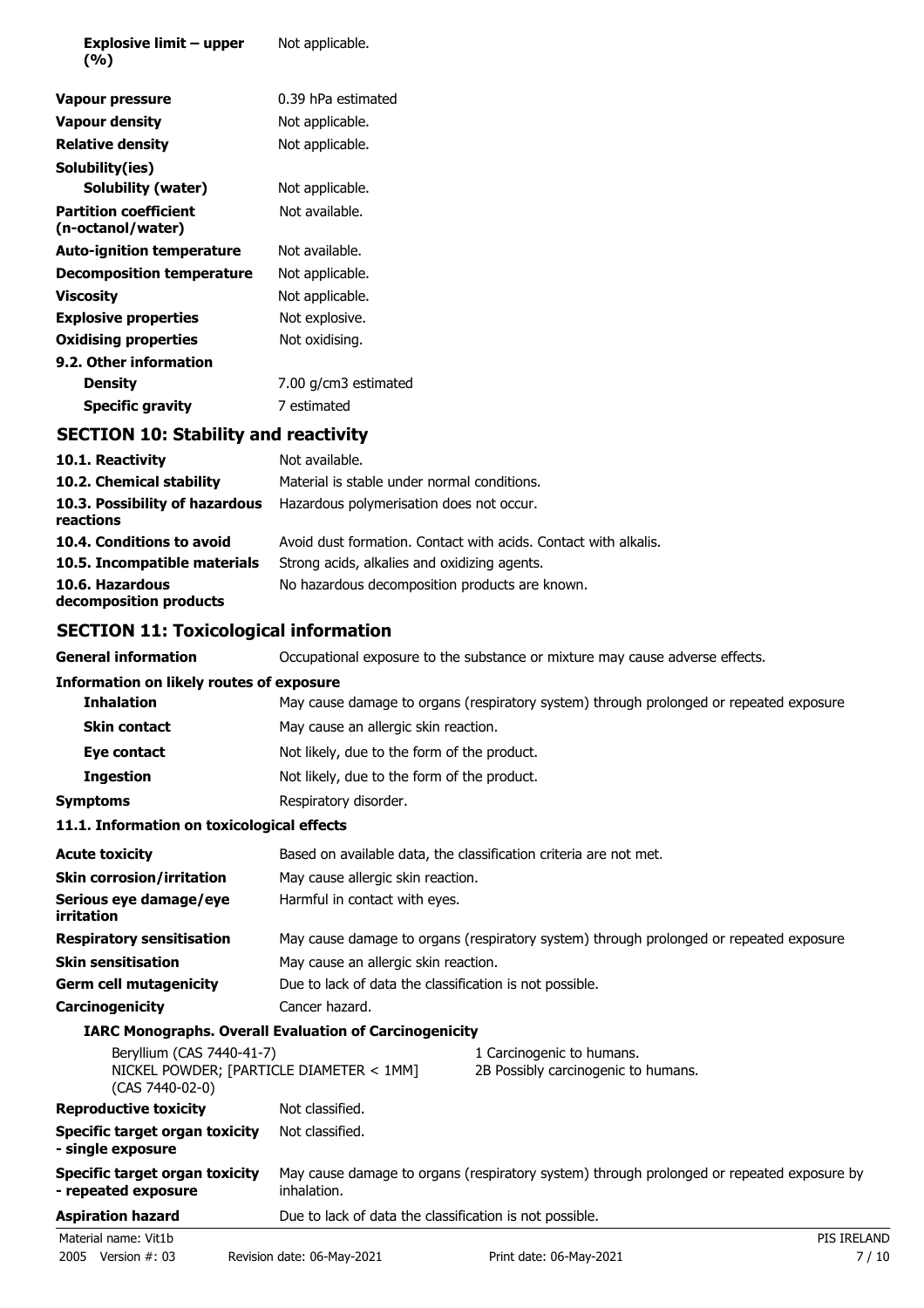| Mixture versus substance<br>information | Not available.           |
|-----------------------------------------|--------------------------|
| <b>Other information</b>                | Symptoms may be delayed. |

# **SECTION 12: Ecological information**

**12.1. Toxicity**

|                   | TT. I OYICILA                                              |                                                                                                                                                                                                                                                                                                                                                                           |                                                                              |                                 |
|-------------------|------------------------------------------------------------|---------------------------------------------------------------------------------------------------------------------------------------------------------------------------------------------------------------------------------------------------------------------------------------------------------------------------------------------------------------------------|------------------------------------------------------------------------------|---------------------------------|
| <b>Product</b>    |                                                            |                                                                                                                                                                                                                                                                                                                                                                           | <b>Species</b>                                                               | <b>Test Results</b>             |
| Vit1b             |                                                            |                                                                                                                                                                                                                                                                                                                                                                           |                                                                              |                                 |
|                   | <b>Aquatic</b>                                             |                                                                                                                                                                                                                                                                                                                                                                           |                                                                              |                                 |
|                   | Acute                                                      |                                                                                                                                                                                                                                                                                                                                                                           |                                                                              |                                 |
|                   | Fish                                                       | <b>LC50</b>                                                                                                                                                                                                                                                                                                                                                               | Fish                                                                         | 0.2163 mg/l, 96 hours estimated |
| <b>Components</b> |                                                            |                                                                                                                                                                                                                                                                                                                                                                           | <b>Species</b>                                                               | <b>Test Results</b>             |
|                   | COPPER FLAKES (COATED WITH ALIPHATIC ACID) (CAS 7440-50-8) |                                                                                                                                                                                                                                                                                                                                                                           |                                                                              |                                 |
|                   | <b>Aquatic</b>                                             |                                                                                                                                                                                                                                                                                                                                                                           |                                                                              |                                 |
|                   | Acute                                                      |                                                                                                                                                                                                                                                                                                                                                                           |                                                                              |                                 |
|                   | Crustacea                                                  | <b>EC50</b>                                                                                                                                                                                                                                                                                                                                                               | Blue crab (Callinectes sapidus)                                              | $0.0031$ mg/l                   |
|                   | Fish                                                       | <b>LC50</b>                                                                                                                                                                                                                                                                                                                                                               | Fathead minnow (Pimephales promelas) 0.0219 - 0.0446 mg/l, 96 hours          |                                 |
|                   | NICKEL POWDER; [PARTICLE DIAMETER < 1MM] (CAS 7440-02-0)   |                                                                                                                                                                                                                                                                                                                                                                           |                                                                              |                                 |
|                   | <b>Aquatic</b>                                             |                                                                                                                                                                                                                                                                                                                                                                           |                                                                              |                                 |
|                   | Acute                                                      |                                                                                                                                                                                                                                                                                                                                                                           |                                                                              |                                 |
|                   | Fish                                                       | <b>LC50</b>                                                                                                                                                                                                                                                                                                                                                               | Rainbow trout, donaldson trout<br>(Oncorhynchus mykiss)                      | $0.06$ mg/l, 4 days             |
|                   |                                                            |                                                                                                                                                                                                                                                                                                                                                                           | * Estimates for product may be based on additional component data not shown. |                                 |
|                   | 12.2. Persistence and                                      |                                                                                                                                                                                                                                                                                                                                                                           | No data is available on the degradability of this product.                   |                                 |
|                   | degradability                                              |                                                                                                                                                                                                                                                                                                                                                                           |                                                                              |                                 |
| potential         | 12.3. Bioaccumulative                                      | Not available.                                                                                                                                                                                                                                                                                                                                                            |                                                                              |                                 |
|                   | <b>Partition coefficient</b><br>n-octanol/water (log Kow)  | Not available.                                                                                                                                                                                                                                                                                                                                                            |                                                                              |                                 |
|                   | <b>Bioconcentration factor (BCF)</b>                       | Not available.                                                                                                                                                                                                                                                                                                                                                            |                                                                              |                                 |
|                   | 12.4. Mobility in soil                                     | Not available.                                                                                                                                                                                                                                                                                                                                                            |                                                                              |                                 |
|                   | 12.5. Results of PBT and<br>vPvB assessment                | Not a PBT or vPvB substance or mixture.                                                                                                                                                                                                                                                                                                                                   |                                                                              |                                 |
|                   | 12.6. Other adverse effects                                | Not available.                                                                                                                                                                                                                                                                                                                                                            |                                                                              |                                 |
|                   | <b>SECTION 13: Disposal considerations</b>                 |                                                                                                                                                                                                                                                                                                                                                                           |                                                                              |                                 |
|                   | 13.1. Waste treatment methods                              |                                                                                                                                                                                                                                                                                                                                                                           |                                                                              |                                 |
|                   | <b>Residual waste</b>                                      | Empty containers or liners may retain some product residues. This material and its container must<br>be disposed of in a safe manner (see: Disposal instructions).                                                                                                                                                                                                        |                                                                              |                                 |
|                   | <b>Contaminated packaging</b>                              | Empty containers should be taken to an approved waste handling site for recycling or disposal.<br>Since emptied containers may retain product residue, follow label warnings even after container is<br>emptied.                                                                                                                                                          |                                                                              |                                 |
|                   | <b>EU waste code</b>                                       | The Waste code should be assigned in discussion between the user, the producer and the waste<br>disposal company. Waste codes should be assigned by the user based on the application for which<br>the product was used.                                                                                                                                                  |                                                                              |                                 |
| <b>Disposal</b>   | methods/information                                        | Material should be recycled if possible. Disposal recommendations are based on material as<br>supplied. Disposal must be in accordance with current applicable laws and regulations, and material<br>characteristics at time of disposal. When this product as supplied is to be discarded as waste, it<br>does not meet the definition of a RCRA waste under 40 CFR 261. |                                                                              |                                 |
|                   |                                                            |                                                                                                                                                                                                                                                                                                                                                                           |                                                                              |                                 |

## **SECTION 14: Transport information**

### **ADR**

14.1. - 14.6.: Not regulated as dangerous goods.

### **RID**

14.1. - 14.6.: Not regulated as dangerous goods.

### **ADN**

14.1. - 14.6.: Not regulated as dangerous goods.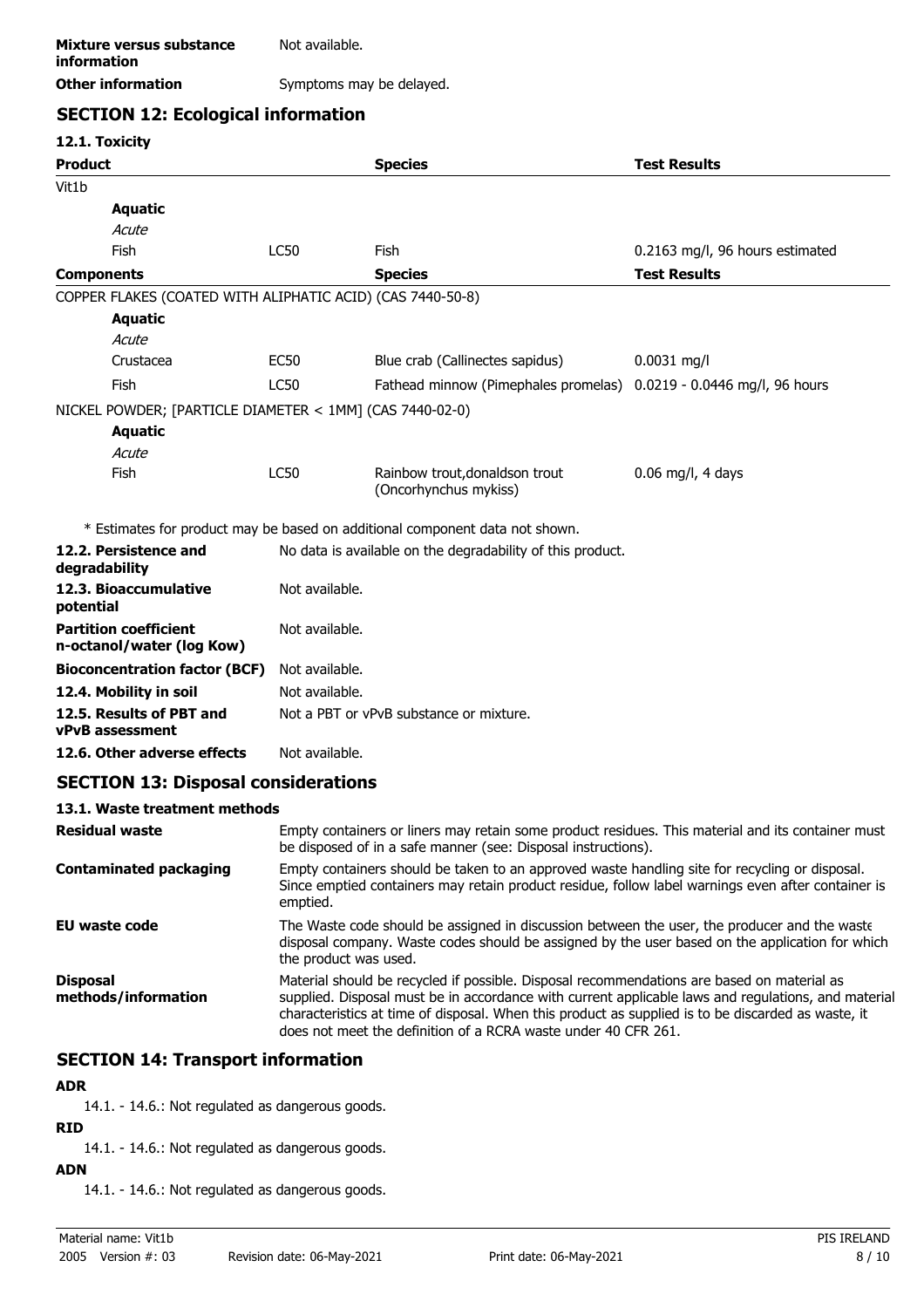14.1. - 14.6.: Not regulated as dangerous goods.

### **IMDG**

14.1. - 14.6.: Not regulated as dangerous goods.

### **SECTION 15: Regulatory information**

**15.1. Safety, health and environmental regulations/legislation specific for the substance or mixture**

### **EU regulations**

**Regulation (EC) No. 1005/2009 on substances that deplete the ozone layer, Annex I and II, as amended** Not listed.

**Regulation (EU) 2019/1021 On persistent organic pollutants (recast), as amended**

Not listed.

**Regulation (EU) No. 649/2012 concerning the export and import of dangerous chemicals, Annex I, Part 1 as amended**

Not listed.

**Regulation (EU) No. 649/2012 concerning the export and import of dangerous chemicals, Annex I, Part 2 as amended**

Not listed.

**Regulation (EU) No. 649/2012 concerning the export and import of dangerous chemicals, Annex I, Part 3 as amended**

Not listed.

**Regulation (EU) No. 649/2012 concerning the export and import of dangerous chemicals, Annex V as amended** Not listed.

### **Regulation (EC) No. 166/2006 Annex II Pollutant Release and Transfer Registry, as amended**

COPPER FLAKES (COATED WITH ALIPHATIC ACID) (CAS 7440-50-8)

NICKEL POWDER; [PARTICLE DIAMETER < 1MM] (CAS 7440-02-0)

### **Regulation (EC) No. 1907/2006, REACH Article 59(10) Candidate List as currently published by ECHA**

Not listed.

### **Authorisations**

**Regulation (EC) No. 1907/2006, REACH Annex XIV Substances subject to authorization, as amended** Not listed.

#### **Restrictions on use**

**Regulation (EC) No. 1907/2006, REACH Annex XVII Substances subject to restriction on marketing and use as amended**

Beryllium (CAS 7440-41-7) NICKEL POWDER; [PARTICLE DIAMETER < 1MM] (CAS 7440-02-0) ZIRCONIUM POWDER, DRY (NON PYROPHORIC) (CAS 7440-67-7)

### **Directive 2004/37/EC: on the protection of workers from the risks related to exposure to carcinogens and mutagens at work, as amended.**

Beryllium (CAS 7440-41-7)

#### **Other EU regulations**

### **Directive 2012/18/EU on major accident hazards involving dangerous substances, as amended**

Beryllium (CAS 7440-41-7) COPPER FLAKES (COATED WITH ALIPHATIC ACID) (CAS 7440-50-8) ZIRCONIUM POWDER, DRY (NON PYROPHORIC) (CAS 7440-67-7)

**National regulations** Follow national regulation for work with chemical agents.

**15.2. Chemical safety** Not available.

### **assessment**

# **SECTION 16: Other information**

| <b>List of abbreviations</b>                                                    | Not available.                                                                                                                             |
|---------------------------------------------------------------------------------|--------------------------------------------------------------------------------------------------------------------------------------------|
| <b>References</b>                                                               | Not available.                                                                                                                             |
| Information on evaluation<br>method leading to the<br>classification of mixture | The classification for health and environmental hazards is derived by a combination of calculation<br>methods and test data, if available. |
|                                                                                 |                                                                                                                                            |

#### **Full text of any H-statements not written out in full under Sections 2 to 15**

H228 Flammable solid. H250 Catches fire spontaneously if exposed to air.